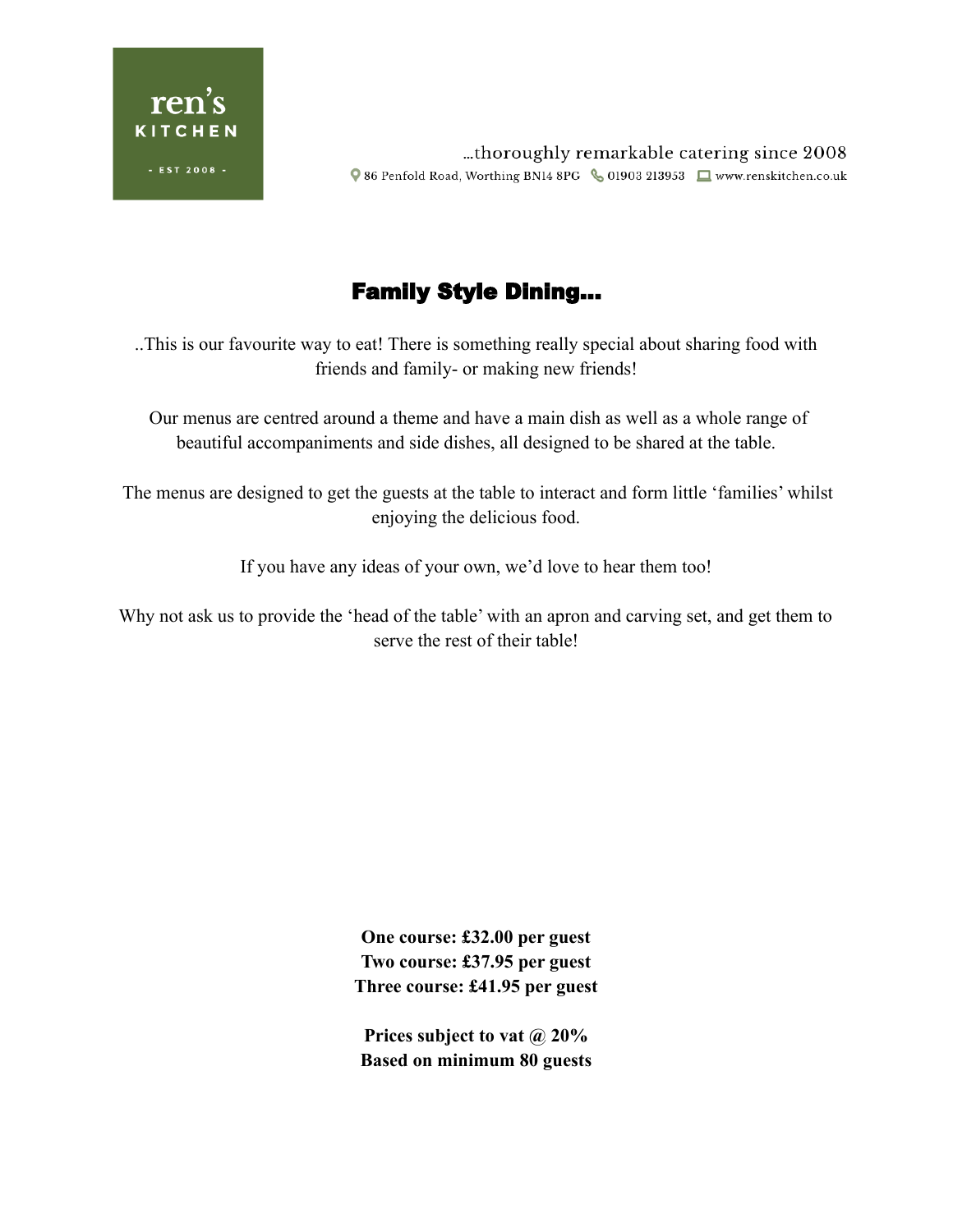

...thoroughly remarkable catering since 2008 Q 86 Penfold Road, Worthing BN14 8PG & 01903 213953 ■ www.renskitchen.co.uk

## Family Style Catering Ideas….

## For the Table…

Warm home made bread basket with marinated olives and home made butters

## Sharing Starter Platters…

#### **Cheese and Charcuterie Platter…**

Selection of Sussex cheeses and cured meats, baked figs, chutneys and oatcakes

#### **Vegan Mezze Platter…**

Pea and mint falafel, chargrilled vegetable ratatouille, beetroot and horseradish, vegan kale pesto, white bean coriander ands lemon dip

#### **…or choose any two starters from our set menus!**

## Show Stoppers…

#### **Italian Style Porchetta…**

Slow roast shoulder of woodland reared Sussex pork with sage, fennel and lemon, pancetta rolled stuffing balls, Sussex cider gravy

#### **Sussex Spring Lamb Kleftiko…**

Roast in a parcel with garlic wild rosemary and lavender, served with roasted cumin houmous, babaganoush and tzaziki

## **Roast Chicken Smoked in Hay**…

With barbecued chicory, horseradish Yorkshires, rosemary jus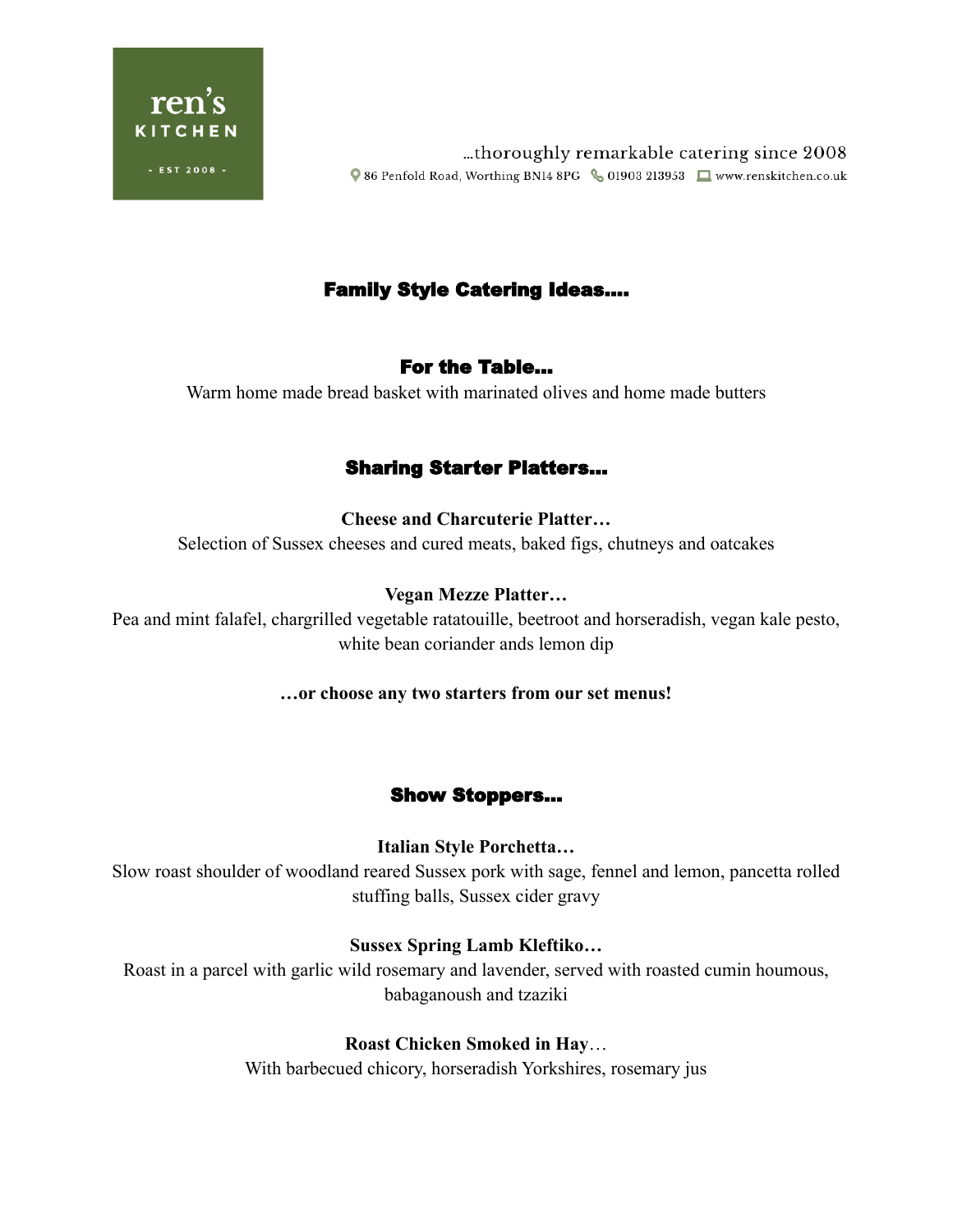

...thoroughly remarkable catering since 2008 Q 86 Penfold Road, Worthing BN14 8PG & 01903 213953 ■ www.renskitchen.co.uk

**Ultimate Salt Beef…** With pickled vegetables, hot mustard, parsley and dill sauce

## **Vegan 'Beet'Wellington…**

Roasted beetroot, spinach and mushroom in puff pastry croute with white truffle

#### **Whole Smoked Trout…**

Cooked on a Plank with Tiger Prawns, Burnt Lemons, Fennel and Samphire

## Sides and Salads…

-proper roast potatoes -roast new potatoes with rosemary and rock salt -roast heritage carrots and parsnips glazed with honey and thyme -sauteed broccoli and French beans and spinach with toasted seed and lime dressing -fennel, apple and herb slaw -beetroot, sweet potato, orange and walnut salad -chargrilled vegetables with giant cous cous and harissa, -braised peas with smoked bacon, tarragon and button onions -Turkish chopped salad with sumac -rocket, watercress and spinach salad with honey and mustard vinaigrette

**(choose three)**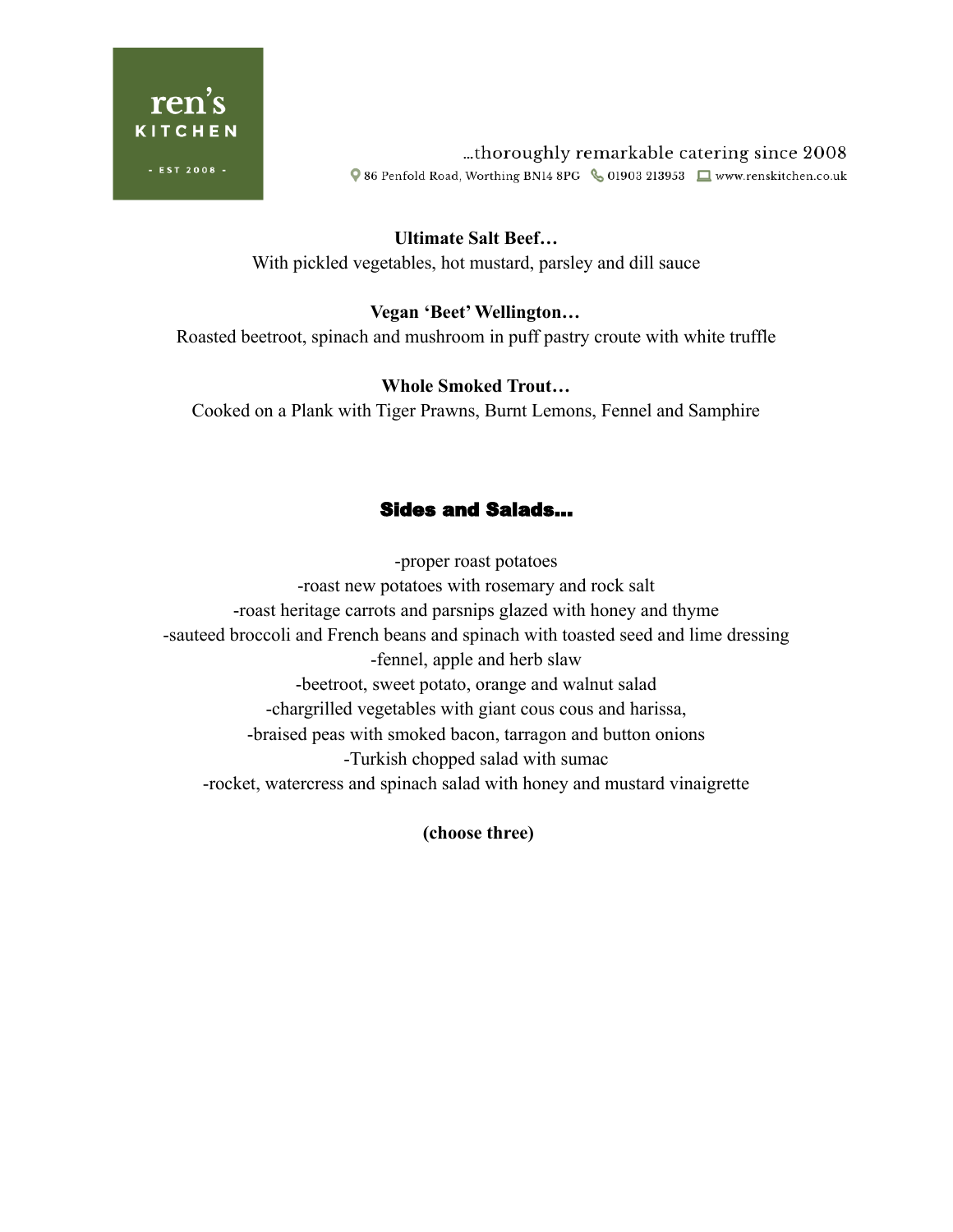

...thoroughly remarkable catering since 2008 Q 86 Penfold Road, Worthing BN14 8PG <6 01903 213953 <a>[Deterministic</a>hen.co.uk

## To Finish…

## **Sticky Toffee** With salted caramel sauce, clotted cream, smashed honeycomb

**Lemon Posset** With poached strawberries, vanilla shortbread

**Chocolate and Guiness Cake** Stout caramel sauce, baby Guiness shot

**Lime and Ginger Cheesecake** Raspberry coulis, margarita shot

**Lebanese Brioche Pudding** With apricots, pistachio, cardamom custard